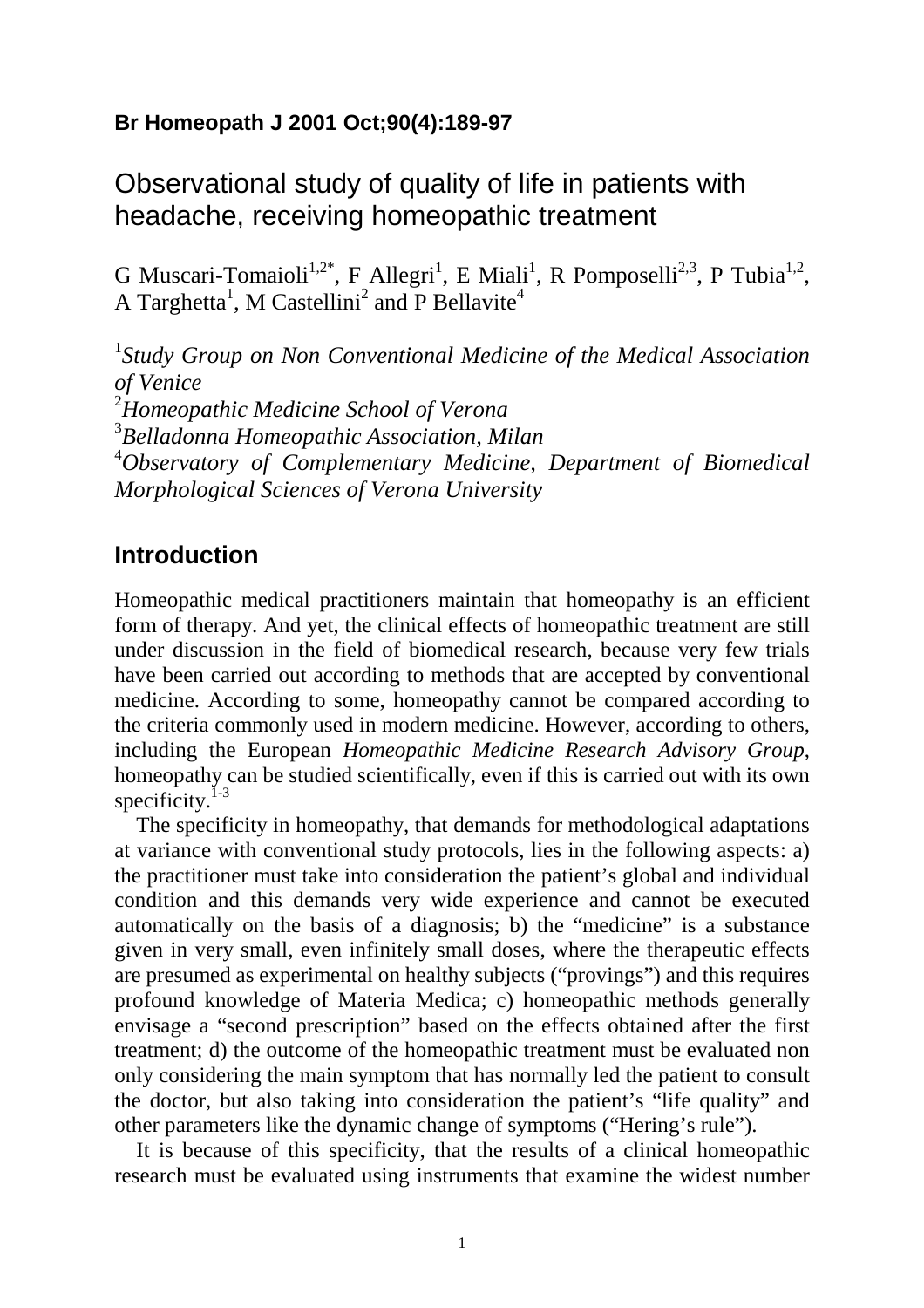of variables concerning the health of the patient as a whole. For this reason it is considered important to calculate the state of health using standardised answers to standardised questions (self-reported questionnaires), an efficient and increasingly diffused method $4$  that was also adopted in various complementary therapies<sup>5</sup> and homeopathy.<sup>6,7</sup> It has been also suggested<sup>6</sup> that the interpretation of the scores generated by pre-defined questionnaires may be problematic as the significance of changes in scores for different health concepts is likely to be interpreted differently by allopaths and homœopaths, particularly when these scores are being used to assess any overall change in health status. These problems claim for further studies in this field. In any case, it is essential that the instruments used in the survey be comprehensible, reliable from a psychometric as well as corporeal point of view, and that they be brief enough to be used in a medical surgery context.

Clinical research methods can be basically divided into two categories. The first is *experimental* research, where the treatments and choice of the samples for study are chosen and controlled by the researcher according to the question under investigation; and the second is non-experimental (or *observational*) research where the treatment and the sample choice are not pre-determined, or if so, only in a very minor proportion, by the researcher's intention. On one hand, experimental research is more reliable in order to establish the efficacy of a certain medicinal products or procedure (especially if this can be carried out under blind conditions and with adequate randomisation); on the other hand, observational studies provide the advantage of respecting with greater ease the actual conditions where therapies are applied. Generally, controlled and randomised trials are preceded by observational studies or uncontrolled trials in order to establish whether some treatment deserves further in-depth and experimental research. $8-11$  Another important aspect to be taken into consideration is the greater value that is given to *prospective* observational study compared to *retrospective* study. This is because in the former case it is possible to evaluate with greater precision and reliability the number of enrolled patients and the number of drop-outs.

This study describes the results obtained from a *prospective observational* research program in the field of homeopathic treatment for patients suffering from migraine and chronic or recurrent headaches (here referred as cephalalgia). This condition causes a major impairment of the quality of life of affected people,  $12,13$  who often turn to homeopathy after having tried all types of conventional drugs. The scope of this program has been to use special questionnaires to evaluate the changes in life quality and symptoms in cephalalgic patients treated in the surgery by qualified doctors specialised in homeopathy. The protocol was set up and carried out by a group of homeopaths, most of whom are professors at the School of Homeopathic Medicine in Verona, in collaboration with the Medical Association (Ordine dei Medici Chirurghi e degli Odontoiatri) of Venice and with the Observatory for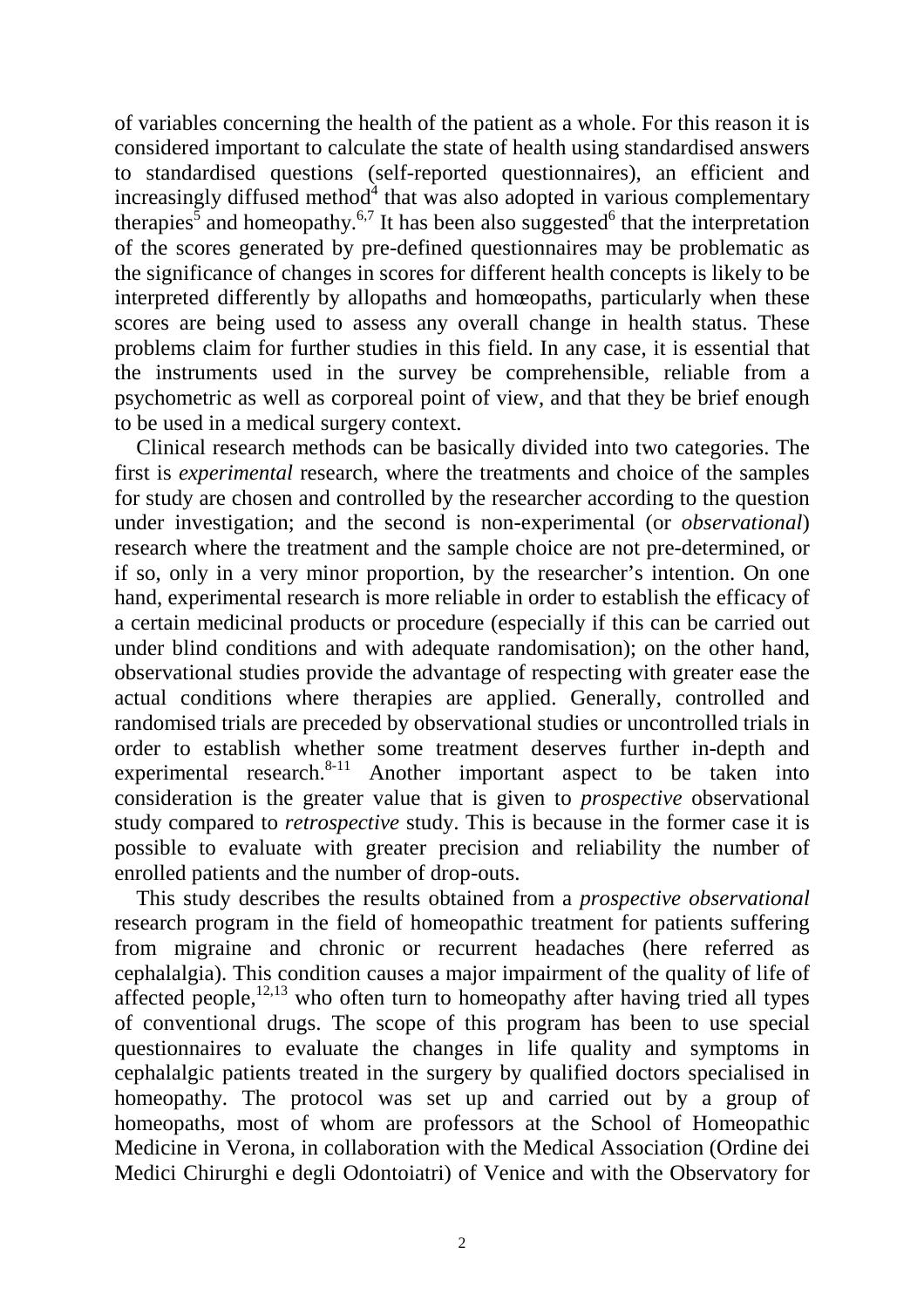Complementary Medicines (OMC), established in Verona under the initiative of the University and of the Medical Association.

We checked the application in the homeopathic practice of the short-form-36 (SF-36) health questionnaire, that has already been proven valid in various fields.<sup>14-18</sup> It is understood that this respects both the necessity for documentation that is as complete as possible concerning the physical and psychological symptoms, as well as the particularity of homeopathic treatment. Another objective of this study, was to evaluate the applicability of a monitoring system for the results of the homeopathic treatment applied in surgeries and basic medicine.

It has been envisaged to carry out the investigation on at least 50 cases, by a group of homeopaths who use the classical (single prescription) homeopathic treatment and high potencies of the medicinal products. This last point is important because of the regulation implications involved, considering that the medicinal products employed in this study are all included in the list of the products currently authorised by the Italian health ministry.

# **Methods**

## **Type of study and criteria for inclusion**

This clinical research was a prospective observational study, composed of an evaluation at the beginning of the treatment (first visit) and a second evaluation after 4-6 months. The second evaluation was independent of the number of visits the patient has had in the mean time. The criteria for inclusion were the following: patients of either sex, in an age range between 15 and 65, suffering from cephalalgia for a period of at least two years. Either patients diagnosed as suffering of migraine (with- and without aura) and those suffering of tensiontype headache (groups 1 and 2 according to the International Headache Society)<sup>19</sup> were included. The criteria for exclusion from the study were painful syndromes in the head as a result of other pathology (trauma, vascular and metabolic disorders, non-vascular intracranial disorders, intake of substances or their withdrawal) and a high probability of insufficient compliance with homeopathic treatment or with the questionnaire because of psychic or character problems. The outcome was calculated according to the subjective clinical and symptomatological data obtained before and after treatment, using the SF-36 Life Quality questionnaire*.*

The study was carried out between June 1999 and December 2000 in the private professional medical surgeries of the practitioners (all medical doctors) who participated in the program (the authors of this paper, except P.B.), located in various towns in the Veneto and Lombardia regions. All the data was sent as prospective review to Prof. Paolo Bellavite of the OMC at the Department of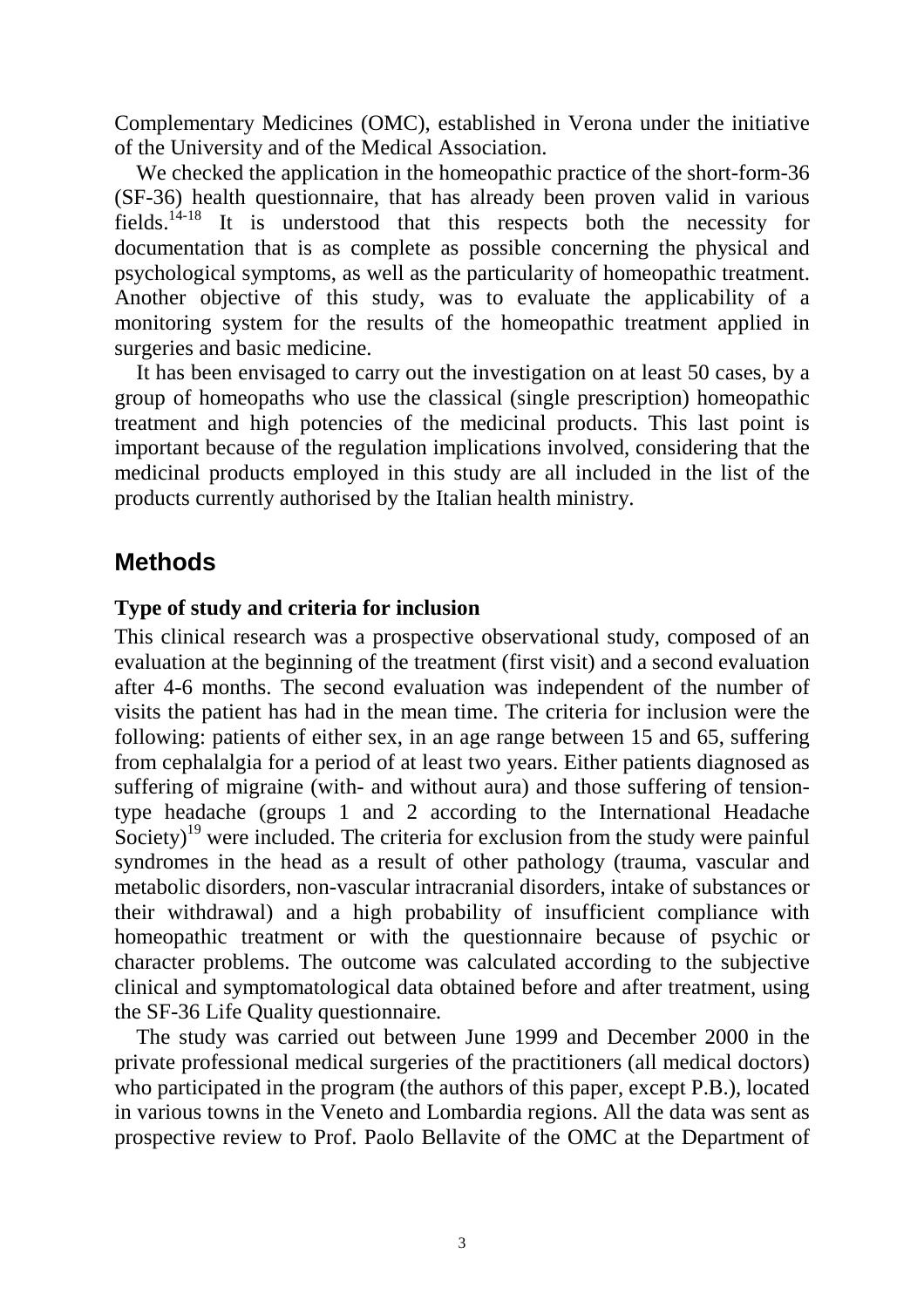Biomedical Morphological Sciences of Verona University for the safekeeping of the questionnaires and the data processing.

## **Protocol**

The patient was visited by the doctor who made his diagnosis and evaluated whether the patient could be eligible. The proposal to participate in the study was made to all patients eligible according to the criteria, without making any further choices (such as including only those patients where the doctor could feel he has found the correct remedy). After the patient had been informed of the characteristics of homeopathic therapy and of the research study, if he was willing, he gave his written consent to the therapy and to personal data management for research purposes. He received a questionnaire and was invited to fill in the questions according to the instructions, that were given orally and were also described on an appropriate sheet apart. In particular, the most relevant explanations were the following: a) that the patient must fill in the questionnaire alone, b) that he/she must feel completely free to answer all questions sincerely and objectively, c) that the information is processed in a completely anonymous manner and coded by independent observers, d) that the answers do not have any influence on the type of assistance provided by the doctor, e) that the questionnaire must be filled in completely and faithfully. Only when it was strictly necessary, and on the patient's explicit request, the doctor could help with the completion of the questionnaire.

The homeopathic remedy and the dose were not pre-established, but were adapted to each single patient according to individualized homeopathic prescription (see below for details). The prescribers decided also the potency following their usual practice, in any case they prescribed potencies above the 30c. The remedy, the dose, and the date of prescription were recorded in a register, and a copy was sent to the OMC together with the questionnaire. The patient was allowed to take his/her usual painkillers if necessary, but not other homeopathic remedies different from prescription. The doctor visited the patient the number of times he felt necessary. He was also available for phone calls for any possible urgent advice.

After 4-6 months (ideally 5 months) when the patient returned for a control check-up, he was given another questionnaire identical to the first one, that was filled according to the same criteria as that described above. During the second visit, the patient did not have a copy of the first questionnaire (since this could possibly influence his/her answers to the second one). In the case where the patients did not appear spontaneously during the 4 to 6 month period after the first visit, they were contacted by phone or by letter, asking to come to the surgery and at least fill in the questionnaire. This was sent immediately to the OMC for processing.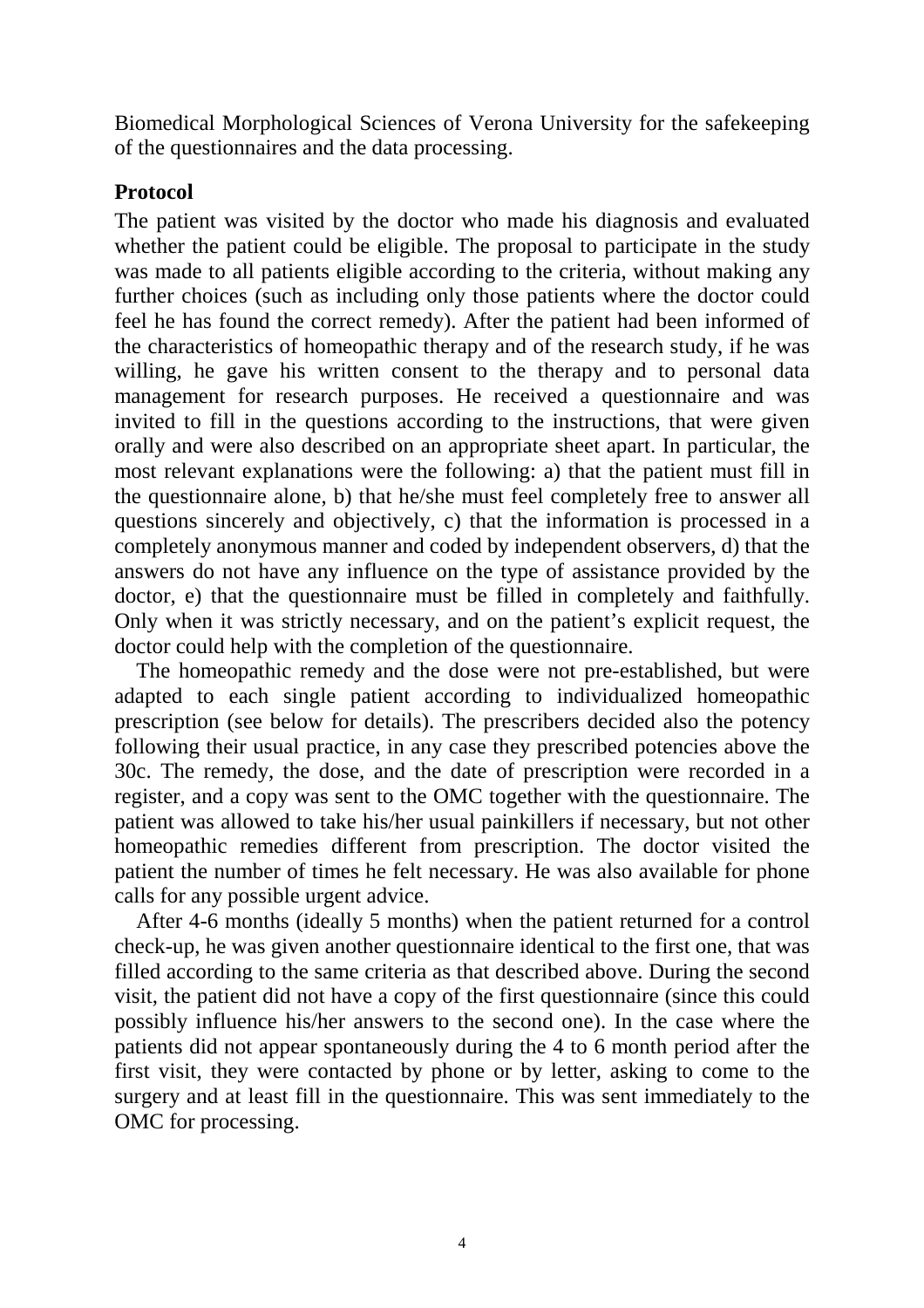## **SF-36 and statistics**

The SF-36 questionnaire<sup>13,17,20</sup> is composed of 36 questions that explore many aspects of the physical, psychic and relational health of the patient. In this study we have adopted the Italian version of the questionnaire, that was officially translated and validated by Apolone and Mosconi.<sup>17</sup> It should be emphasized that the questions in the large majority of cases concern symptoms or sensations experienced during the four weeks preceding the visit. The answers to these questions may be processed in order to obtain eight different scores, representing eight different concepts (or dimensions) related to health: physical functioning (PF), role limitations due to physical problems (RF), bodily pain (BP), general mental health (MH), role limitations due to emotional problems (RE), vitality (VT), social functioning (SF), general health (GH). These scores can be statistically evaluated. Table 1 summarizes the main concepts and the scales of the SF-36. According to the parameters expressed in this list it is obvious that this is an adequate instrument for evaluating the evolution of chronic illnesses and their impact on various aspects of life quality. Once the questionnaire has been completed, it was sent to the OMC immediately where it was registered and given a progressive number. All the transformations of the scores were executed with an algorithm programmed in "*Stata*" software. Because in many questions the distribution of the answers was not normal, the difference between results before and after treatment, were calculated with a non-parametric test and more precisely using the using the Wilcoxon matchedpairs signed-ranks test (pre-post therapy). $^{21,22}$ 

| Life quality     | <b>Lowest scores</b>      | <b>Highest scores</b>     |  |  |  |
|------------------|---------------------------|---------------------------|--|--|--|
| dimensions       |                           |                           |  |  |  |
| Physical         | Strongly limited in all   | Performs all types of     |  |  |  |
| functioning      | physical functions        | activity without          |  |  |  |
| (PF)             | including getting dressed | limitation because of     |  |  |  |
|                  | and bathing               | health problems           |  |  |  |
| Role limitations | Difficulty with work or   | No problems with work     |  |  |  |
| due to physical  | other daily activities    | or other daily activities |  |  |  |
| problems (RP)    | because of physical       | because of physical       |  |  |  |
|                  | health                    | health                    |  |  |  |
| Bodily pain      | Very strong and           | No pain, or limitations   |  |  |  |
| (BP)             | extremely limiting pain   | due to pain               |  |  |  |
| Mental health    | Permanently nervous       | Feels calm, serene,       |  |  |  |
| (MH)             | and depressed             | happy                     |  |  |  |
|                  |                           |                           |  |  |  |
| Role limitations | Difficulty with work or   | No problems with work     |  |  |  |

|  |  |  |  |  |  | Table 1. - The dimensions of health according to the SF-36 questionnaire |
|--|--|--|--|--|--|--------------------------------------------------------------------------|
|--|--|--|--|--|--|--------------------------------------------------------------------------|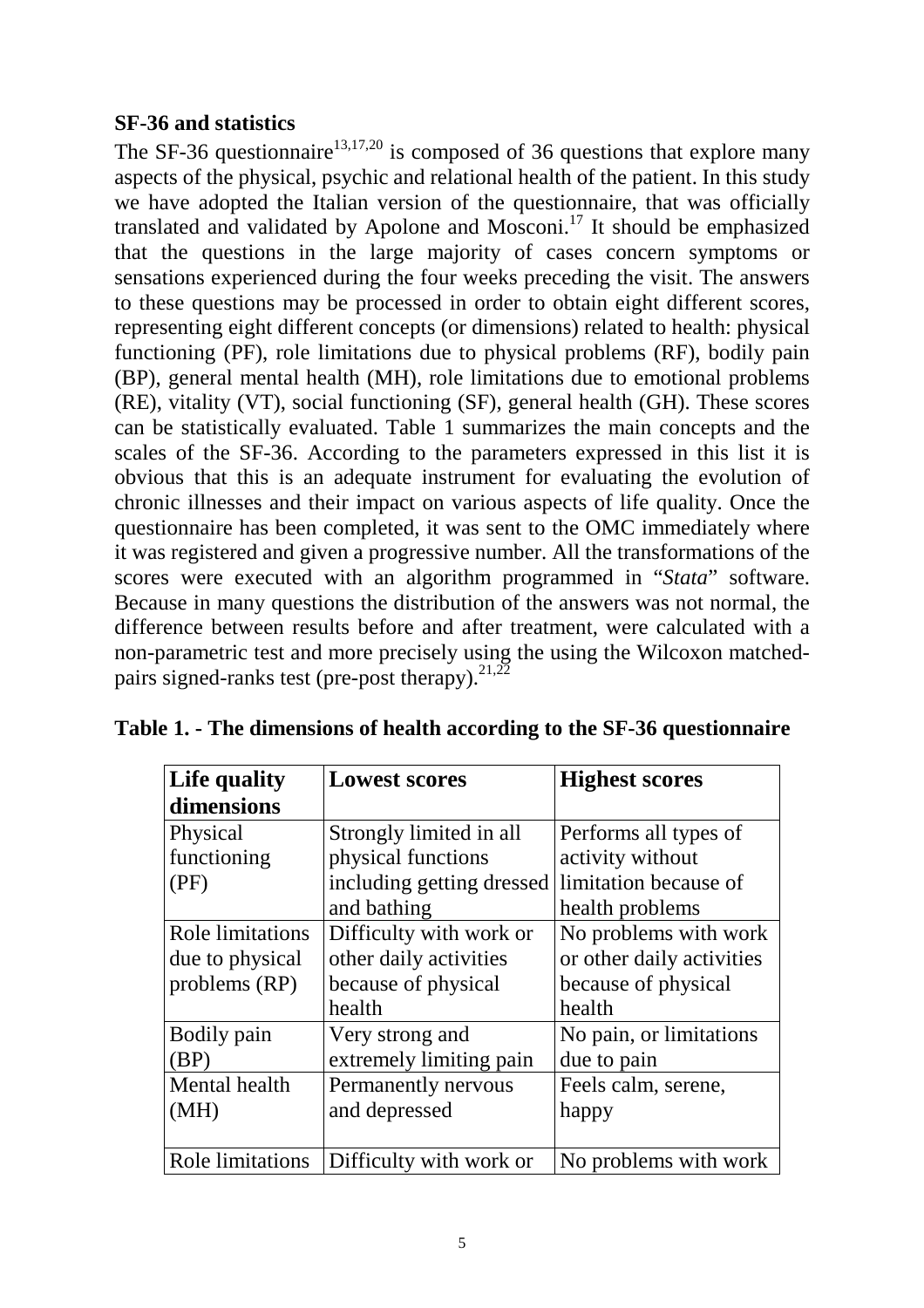| due to emotional | other daily activities   | or other daily activities |
|------------------|--------------------------|---------------------------|
| problems (RE)    | because of emotional     | because of emotional      |
|                  | problems                 | state                     |
| Vitality         | Constantly tired and     | Feels full of energy,     |
|                  | exhausted                | vivacious, bright         |
| Social           | Extreme and frequent     | Performs all social       |
| functioning      | interference with social | activities normally       |
| (SF)             | activities through       | without interference due  |
|                  | physical and emotional   | to physical or emotional  |
|                  | problems                 | problems                  |
| General health   | Feels that personal      | Feels that personal       |
| (GH)             | health is bad and        | health is excellent       |
|                  | destined to worsen       |                           |

Adapted from Ware and Sherbourne.<sup>20</sup>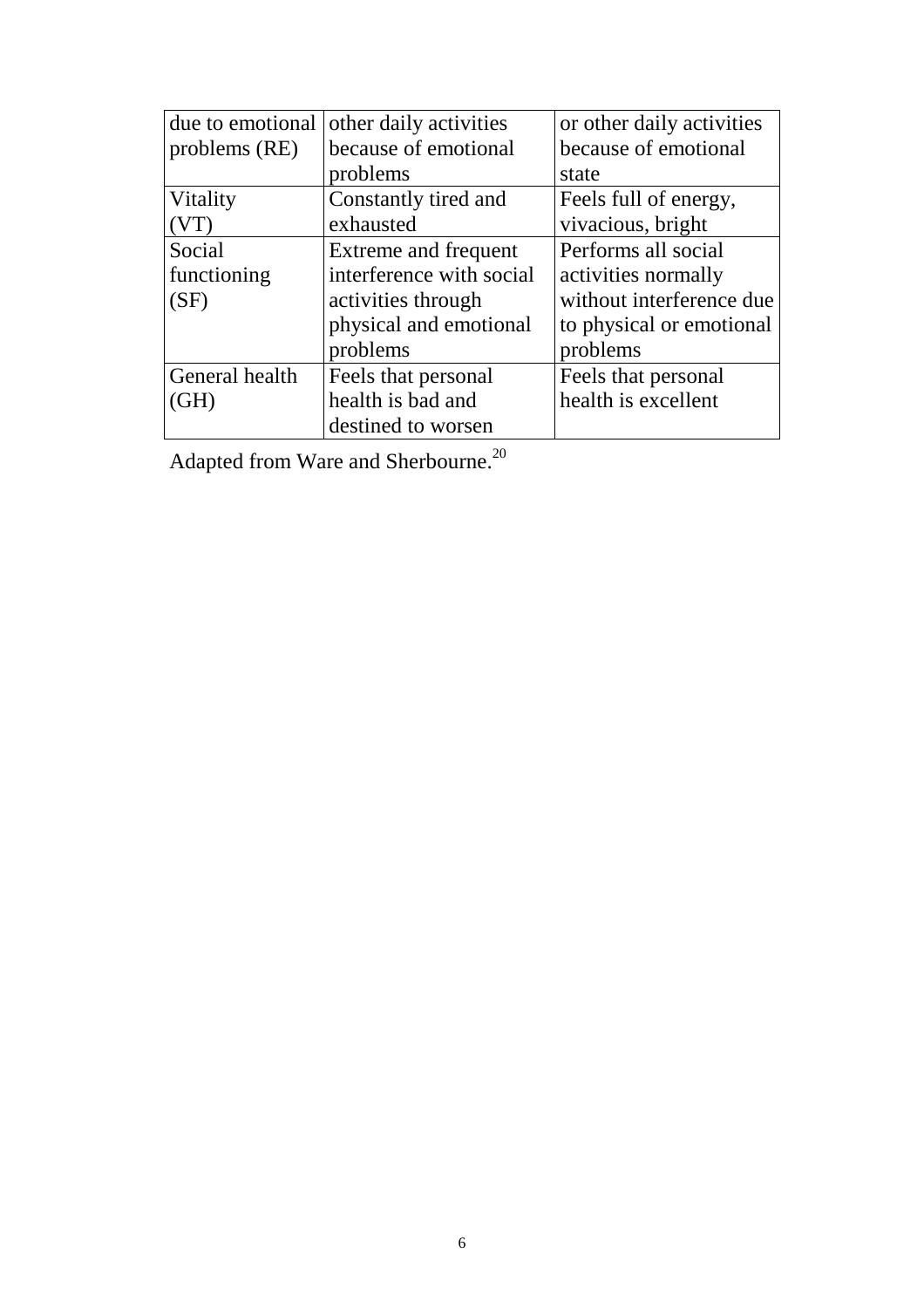### **Treatment**

The method of medicine choice was individualized prescription according to classical homeopathy. In brief, the symptoms under evaluation (homeopathic symptoms) must reflect the particular details expressed by the patient compared to the pathological situation, rather than the typical symptoms of the pathology. For example a patient suffering from tension-type headache could present two symptoms at the same time: a) the headache improves after rest and b) the headache worsens if he drinks beer. The homeopath will give more importance to the latter symptom, since it is particular to that patient and not to the majority of cases of patients suffering from tension-type headache (vice-versa, improvement after rest is very common). Homeopathic symptoms of the patient collected in this manner must not be too many or too few (no less than three and a maximum of ten, but this may change according to the individual). When making symptoms choice, the homeopath will give preference to the symptoms that are expressed with clear intensity by the patient and that are present both at the time of the visit and during the previous months or years (historical symptoms). The prescription requires the use of the repertory and it is preferable (although not obligatory) to use a computerised repertory for easier symptom classification. Once the homeopathic symptoms have been chosen and a series of candidate remedies selected with the help of the repertory, the doctor will establish a prescription of one single medicine, by comparing the ensemble of the symptoms and the signs presented by the patient with the ensemble of the symptoms produced by various medicines proposed in the Materia Medica. When carrying out the follow-up, any new symptoms that may appear, are judged in homeopathic medicine according to the category synthetically expressed by the so-called Hering principle.

# **Results**

Fifty-three patients were recruited during the research program, and OMC received the first forms of all 53 patients. Five patients did not complete the therapy for unknown reasons, and it was not possible to trace them for completing the second questionnaire. These five dropped out patients were included in the statistical analysis according to the intention-to treat as if they were unimproved (i.e. using the same scores of the first questionnaire also for the after-therapy values). The cases where the information from both questionnaires (before treatment and after the observation period) was available were 48. Of these, the following cases could not be included for evaluation: six cases were excluded because the two questionnaires (pre-post) bore the same date and were filled in during the second visit, therefore the first questionnaire was completed retrospectively. One was eliminated because the treatment was suspended because of pregnancy, another because the questionnaires were far from complete, another because his age was lower than that mentioned in the inclusion criteria. In total, the cases included in the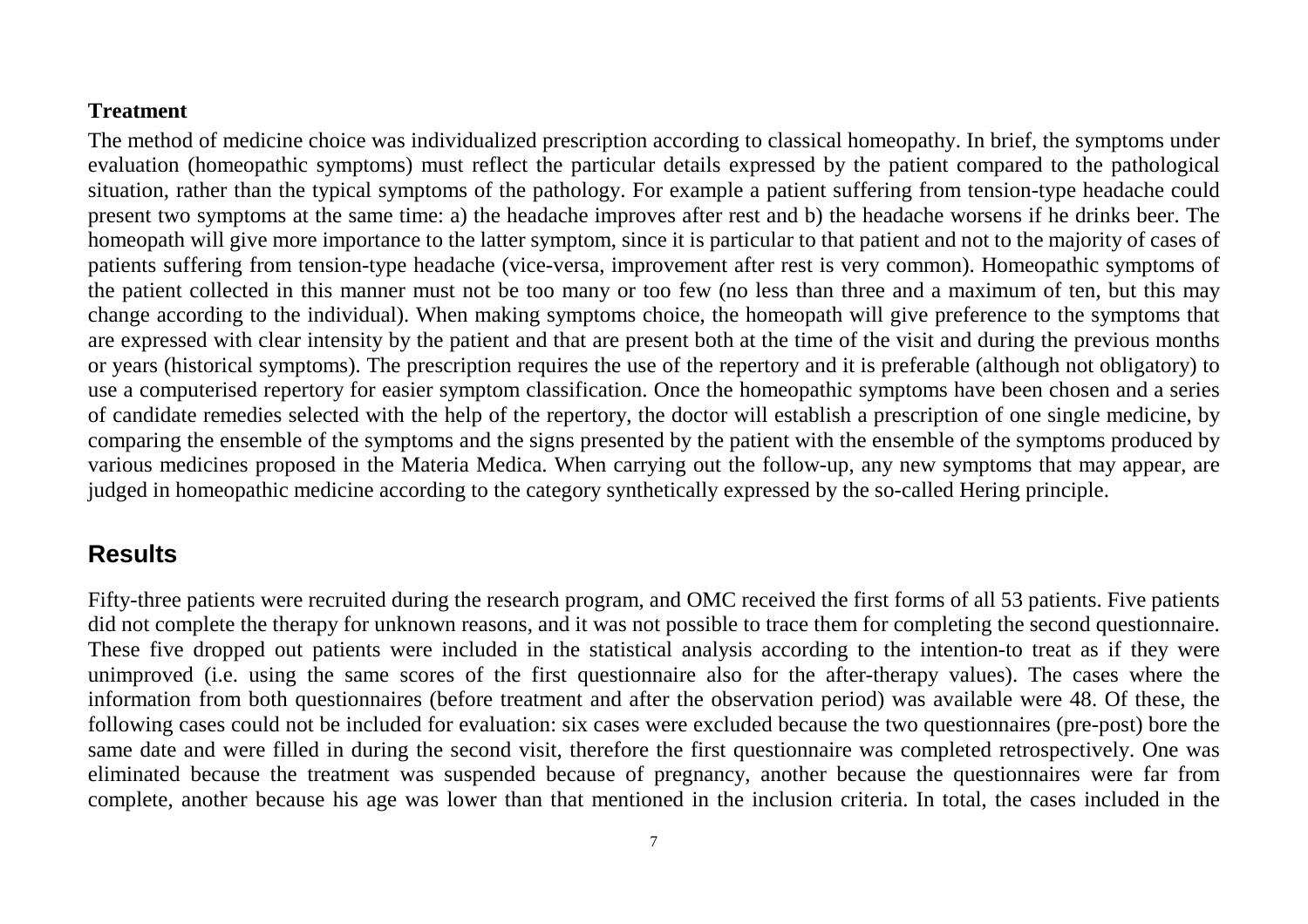statistical evaluation were 44 (83% of total), 39 of which were complete (73.6% of total) and 5 of which responded only to the first questionnaire (9.4%) but were analysed according to the intention-to treat criteria. The group was composed of 36 women and 8 men with an average age of  $37.5 \pm 12.7$  years (range 16 to 66 years). The period of the medical treatment, or the interval between the first and second questionnaire was  $4.9 \pm 2.9$  months (range 1 to 15 months). A few patients did not answer all the questions leaving spaces now and then. Where these cases were sporadic (1-3 per questionnaire) the questionnaire was retained for analysis.

The medicines used as a first choice were as follows: 6 cases – *Natrum muriaticum*, 3 cases – *Staphysagria, Lycopodium, Lachesis* and *Nux vomica*, 2 cases *Pulsatilla*, *Arsenicum album*, *Stramonium*, *Sepia* and *Ignatia*, 1 case – *Nux moscata*, *Sulphur*, *Helleborus niger*, *Conium maculatum*, *Lac caninum*, *Thuya occidentalis*, *Sabadilla*, *Phosphorus*, *Arnica montana*, *China*, *Calcarea carbonica*, *Calcarea sulfurica*, *Bryonia*, *Carbo vegetabilis*, *Tuberculinum*, *Carcinosinum*. In 8 cases the medicine was changed during the treatment as follows: *Carbo vegetabilis* after *Nux moscata*, *Natrum muriaticum* after *Lycopodium*, *Sepia* after *Pulsatilla*, *Chelidonium* after *Nux vomica*, *Phosphoric acidum* after *Lachesis*, *Pulsatilla* after *China*, and *Pulsatilla* after *Nux vomica*.

The patient's contribution in filling the form was quite simple and accepted willingly, taking between 10 minutes and a half hour. Only one patient refused to complete the questionnaire. Many patients (over 50%) asked some explanations from the doctor or the assistants in the surgery concerning the meaning of certain questions and the way to answer. These request regarded a maximum of one-two questions through the questionnaire. In these cases, the doctors and the assistants, according to the precise instructions of the protocol, provided only short explanations, without influencing the choice of the answer by the patient.

### **Answers to the questionnaire**

The SF-36 questionnaire is composed of 36 questions, some of which are grouped according to 11 main topics, aimed at exploring many aspects of the patient's daily life as well as his/her symptoms. Questions 1 and 2, concerning general health, showed a clear and strong improvement in the post treatment period compared to the period before treatment. The number of cases where the state of health was declared as bad, dropped from 10 to 3 after treatment, and those with "very good health" rose from 0 to 7. The question n. 2 of the questionnaire, concerning a subjective evaluation of the patient's own health during the previous year showed a clear shift of judgements towards better health after treatment.

Figure 1. Frequency of patients' judgements of the limits in various physical activities caused by present health status. These data are from patients who completed both questionnaires.

Before therapy **A** After therapy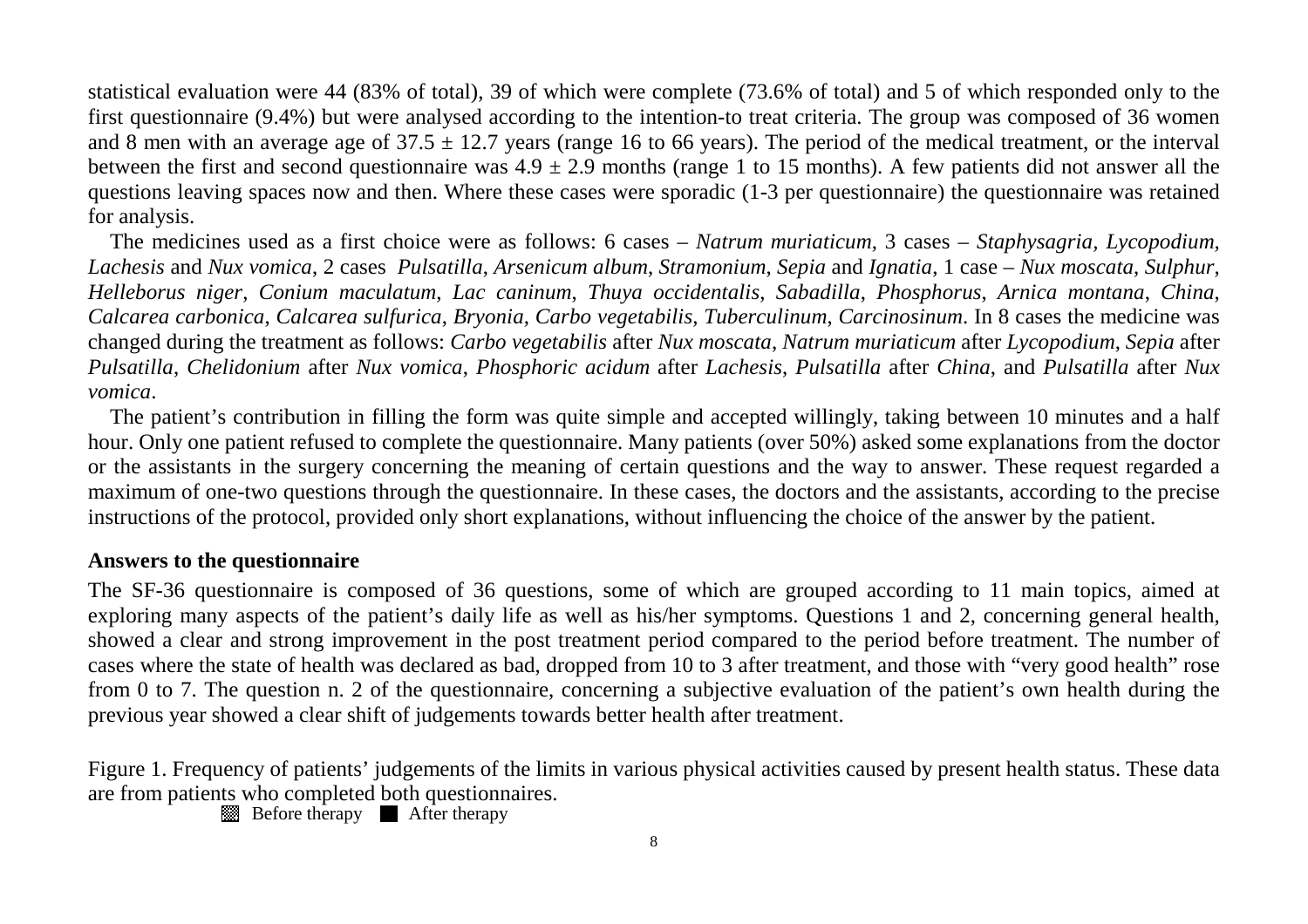

ut normal physical activities according to the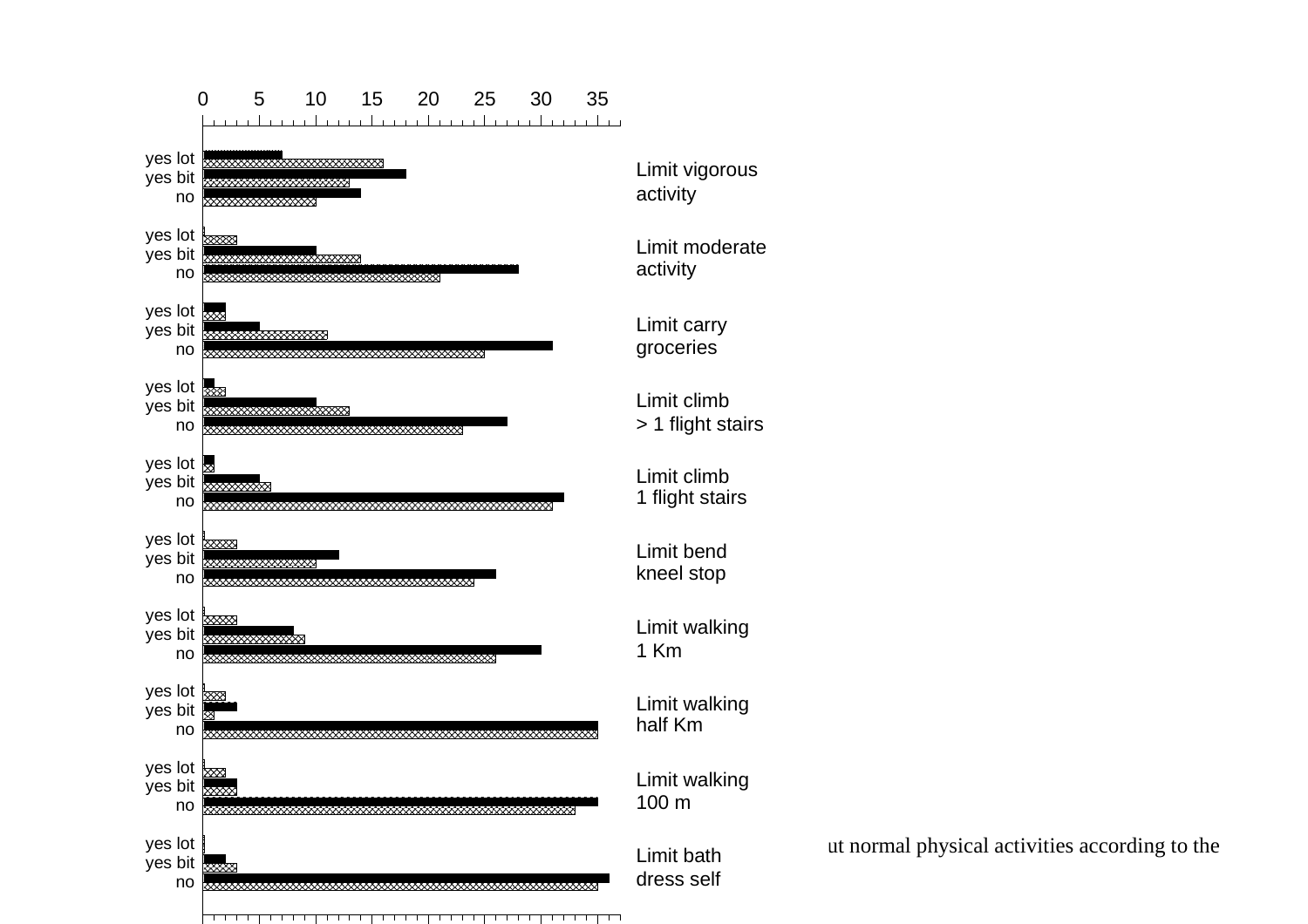various parameters included in the SF-36 questionnaire. To the question: "Does your present state of health limit you in these activities? If so, how much?", the patients replied in a way that showed an improvement after treatment, especially for vigorous (such as running, lifting heavy objects, participating in strenuous sports) or medium (such as moving a table, pushing a vacuum cleaner, bowling) physical efforts. The fact that the answers were graduated according to increasing physical effort (both for pre and post treatment) shows that the test is "dose-dependent", and therefore is sensitive and suitable for quantitative evaluation of these parameters. On the whole, it is evident that the patients under survey were in reasonable physical health even before treatment, if we consider that most of them declared that they had no problems in carrying out the activities described. This seems coherent with the type of pathology under study and with the average age of the enrolled patients.

 Even if the ability to perform physical efforts and the general state of health can be described as reasonable or good, the patients' physical health has caused a number of problems at work and in other social activities all the same. In particular, the majority of the patients complained of difficulties in performing work and accomplished less than they would like. The information concerning physical pain (question n. 7 of the questionnaire) showed that the peak of patients judged it "severe" before the therapy and "mild" after therapy (data not shown).

Several questions concerned the level in which the health problems (both physical and psychological) limited normal social activities.

Figure 2. Frequency of patients' judgements of the interference on social activities by emotional problems (A) and by pain (B) and of the duration of that interference (C). These data are from patients who completed both questionnaires.

Before therapy **A** After therapy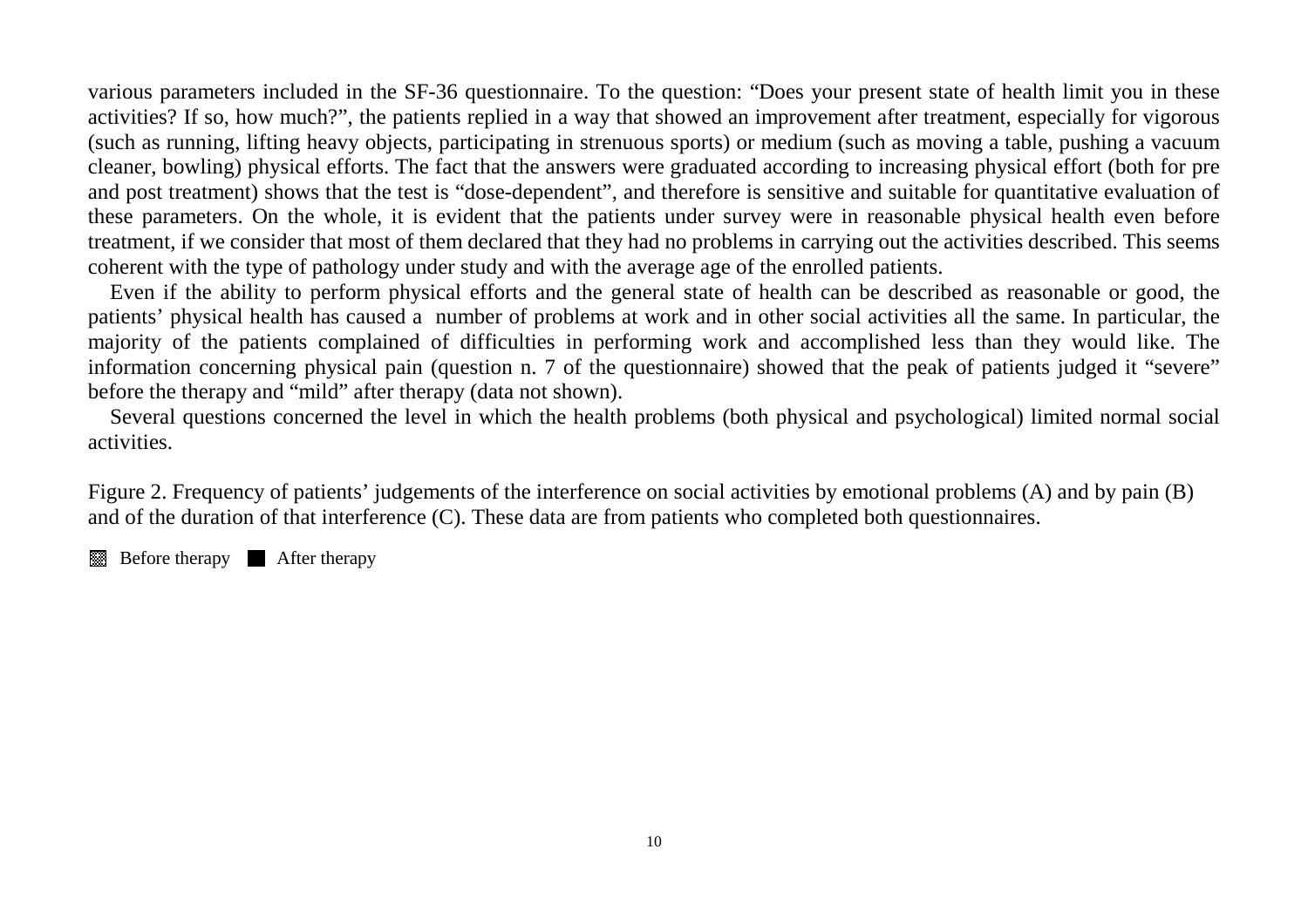

C - Interference of physical or emotional problems (how much time)

#### B - Interference of pain



prtant parameter on life quality. None patient declared the patients of pain and patients who declared that the patients who declared that the patients who declared that the patients who declared that the patients who declared the patients of pain and patients of patie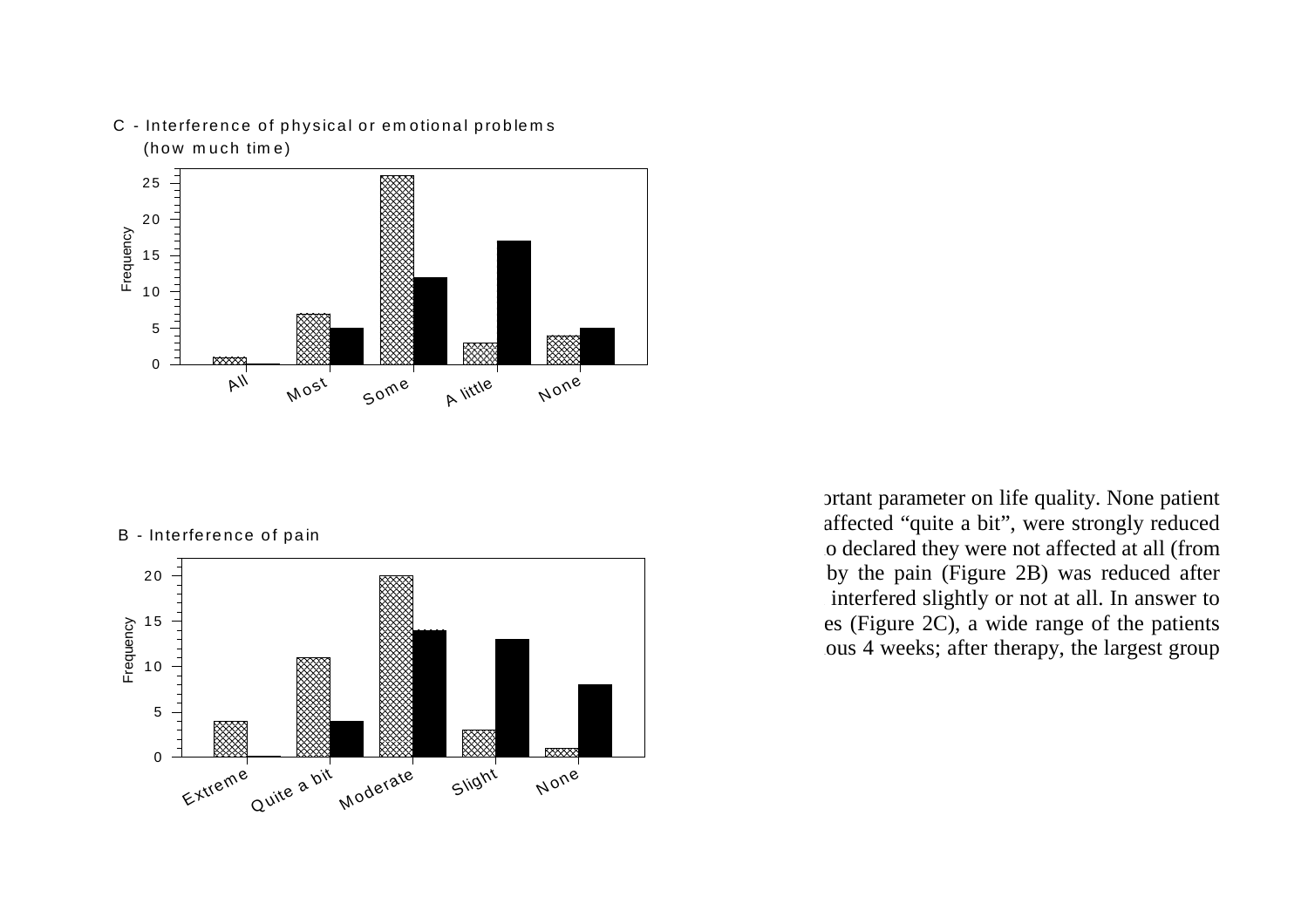Four questions of SF-36 explore the "vitality" levels, meaning vivacity and energy, both for psychological health and general well-being. The answers showed a definite improvement after therapy, especially in the reduction of the number of people who felt "worn out", where the peak moved definitely from "some time" to "little". The parameters concerning the so-called "mental health" also showed an improvement after treatment. Especially the question related to the fact that "nothing could cheer you up" registered a decided improvement after the therapy, whereas others questions asking whether the patient felt "nervous", "calm", "peaceful", "downhearted" or "happy" showed only a slight improvement. This is in agreement with the fact that the main problem of these patients was related to pain and the interference of pain with general health and social activities. Another interesting observation appears the fact that after therapy most patients considered that the opinion that they would be more likely to fall sick than others, was false, meaning that they agreed with the trend towards improvement.

### **Dimensions of health status**

The processing of the SF-36 scores, according to the international interpretation of the coded rules, permits the reduction of the set of questions down to eight fundamental "dimensions", with the considerable advantage that this type of scoring can also be standardised in numerical scale form from a minimum of 0 (very bad health) to 100 (excellent health), to provide quantitative statistical evaluation. In general, the results of the calculations (Table 2) confirm the impressions obtained when observing the plain answers to each question.

| <b>SF-36 dimensions</b>                                       | $N^{\circ}$ of<br>subjects | Mean<br>(SD)   |                       | Median<br>$(5\% - 95\%$<br>percentile) |                       | Condition after therapy<br>$N^{\circ}$ of subjects (percent of |                    |                   | P        | REFERENCE VALUES <sup>2</sup> |                |
|---------------------------------------------------------------|----------------------------|----------------|-----------------------|----------------------------------------|-----------------------|----------------------------------------------------------------|--------------------|-------------------|----------|-------------------------------|----------------|
|                                                               |                            |                |                       |                                        |                       | total)                                                         |                    |                   |          |                               |                |
|                                                               |                            | <b>BEFORE</b>  | $A$ FTER <sup>1</sup> | <b>BEFORE</b>                          | $A$ FTER <sup>1</sup> | <b>BETTER</b>                                                  | WORSE <sup>1</sup> | SAME <sup>1</sup> | PRE/POST | Normal                        | Migraine       |
| Physical<br>functioning (PF)                                  | 43                         | 79.3<br>(22.9) | 85.6<br>(19.7)        | 85<br>$(30-100)$                       | 85.6<br>$(50-100)$    | 20<br>$(46.5\%)$                                               | 8<br>$(18.6\%)$    | 15<br>$(34.9\%)$  | 0.020    | 84.4<br>(23.1)                | 86.0<br>(19.4) |
| <b>Role limitations</b><br>due to physical<br>problems $(RP)$ | 43                         | 36.2<br>(38.6) | 64.5<br>(38.7)        | 25<br>$(0-100)$                        | 75<br>$(0-100)$       | 24<br>$(55.8\%)$                                               | $(11.6\%)$         | 14<br>$(32.6\%)$  | 0.0003   | 78.21<br>(35.9)               | 57.1<br>(40.9) |
| <b>Bodily pain (BP)</b>                                       | 44                         | 37.8<br>(20.0) | 57.4<br>(22.2)        | 36.5<br>(0.00)                         | 57<br>(22.100)        | 28<br>$\sim$ 0/                                                | 3<br>$\sim$ 00/    | 13<br>(20.6)      | 0.0000   | 73.7<br>(27.6)                | 48.5<br>(0.05) |

**Table 2. - Values of the eight dimensions of the SF-36 questionnaire before and after homeopathic therapy**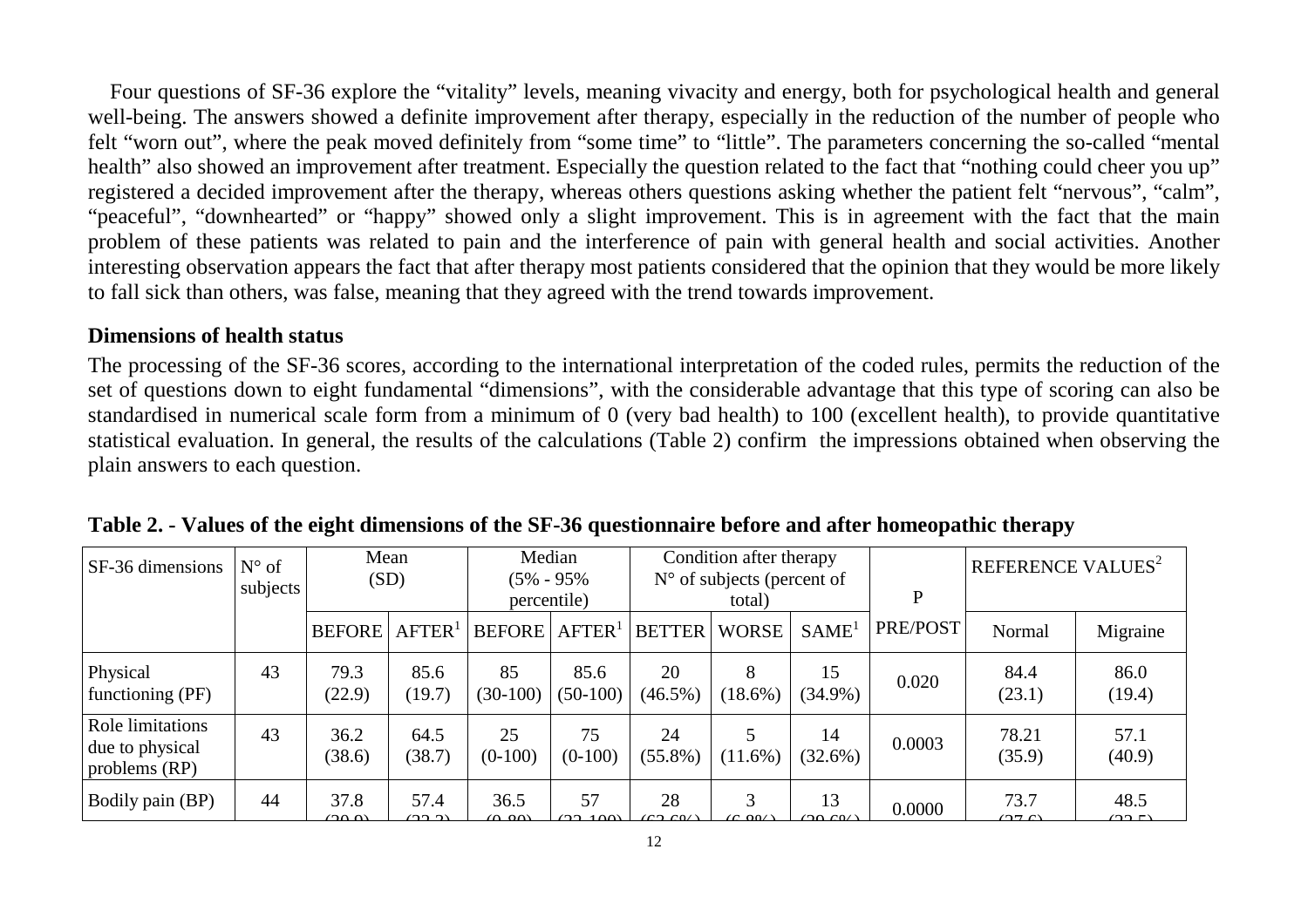|                                                       |    | (20.9)         | (22.3)         | $(0-80)$          | $(22-100)$         | $(63.6\%)$       | $(6.8\%)$       | $(29.6\%)$       |        | (27.6)         | (22.5)         |
|-------------------------------------------------------|----|----------------|----------------|-------------------|--------------------|------------------|-----------------|------------------|--------|----------------|----------------|
| Mental health<br>(MH)                                 | 41 | 53.0<br>(16.9) | 62.5<br>(17.7) | 53.2<br>$(28-76)$ | 64<br>$(36-84)$    | 25<br>$(61.0\%)$ | 8<br>$(19.5\%)$ | 8<br>$(19.5\%)$  | 0.0011 | 66.6<br>(20.9) | 60.4<br>(18.2) |
| Role limitations<br>due to emotional<br>problems (RE) | 43 | 37.9<br>(41.5) | 65.1<br>(40.4) | 33.3<br>$(0-100)$ | 66.6<br>$(0-100)$  | 21<br>$(48.8\%)$ | 5<br>$(11.6\%)$ | 17<br>$(39.5\%)$ | 0.0011 | 76.2<br>(37.2) | 57.3<br>(40.6) |
| Vitality (VT)                                         | 41 | 41.7<br>(16.3) | 52.1<br>(19.6) | 42.5<br>$(10-65)$ | 55<br>$(15-80)$    | 25<br>$(61.0\%)$ | 5<br>$(12.2\%)$ | 11<br>$(26.8\%)$ | 0.0001 | 61.9<br>(20.9) | 52.8<br>(18.9) |
| Social functioning<br>(SF)                            | 44 | 51.1<br>(18.8) | 65.6<br>(21.9) | 50<br>$(25-87)$   | 62.5<br>$(25-100)$ | 28<br>$(63.6\%)$ | 5<br>$(11.4\%)$ | 11<br>$(25.0\%)$ | 0.0003 | 77.4<br>(23.3) | 63.7<br>(22.4) |
| General health<br>$\vert$ (GH)                        | 43 | 53.5<br>(16.9) | 62.4<br>(19.9) | 52<br>$(25-80)$   | 65<br>$(25-92)$    | 30<br>$(69.8\%)$ | 5<br>$(11.6\%)$ | 8<br>$(18.6\%)$  | 0.0002 | 65.2<br>(22.2) | 59.6<br>(21.9) |

<sup>1</sup>Includes data from 5 dropped-out cases that were treated as unimproved according to intention to treat (see text).

<sup>2</sup> Reference values for normal subjects are from a random sample (n=2031) of Italian adults, reference values for migraine are from a sample of 423 Italian adult patients affected by migraine.<sup>13</sup>

It can be seen that the average scores of the patients' dimensions before therapy were considerably low above all as far as pain (37.8/100) and the "role limitation" (36.2/100 and 37.9/100 for physical and emotional problems respectively) are concerned. However, the general physical capacity was fairly good (79.3/100), as already demonstrated in a semi-quantitative manner in the data shown in Figure 1. Therefore, in general, patients before therapy showed a reasonable to good level of physical activity, sufficient mental health, and sufficient general health, but there was strong suffering due to headache pain and the limits that this condition inflicts. The SD and the inter-percentile values were quite high, especially as the role limitations (RP and RE) are concerned, indicating that the impact of the disease on the life quality was heterogeneous in this group of patients.

After therapy, all scores rose and the results that were particularly noticeable were those of role limitation (these changed to 64.5/100 and 65.1/100 for physical and emotional problems respectively). There was also a change towards an improvement in the median values of the various parameters after therapy. Naturally the difference in the physical functioning limitations was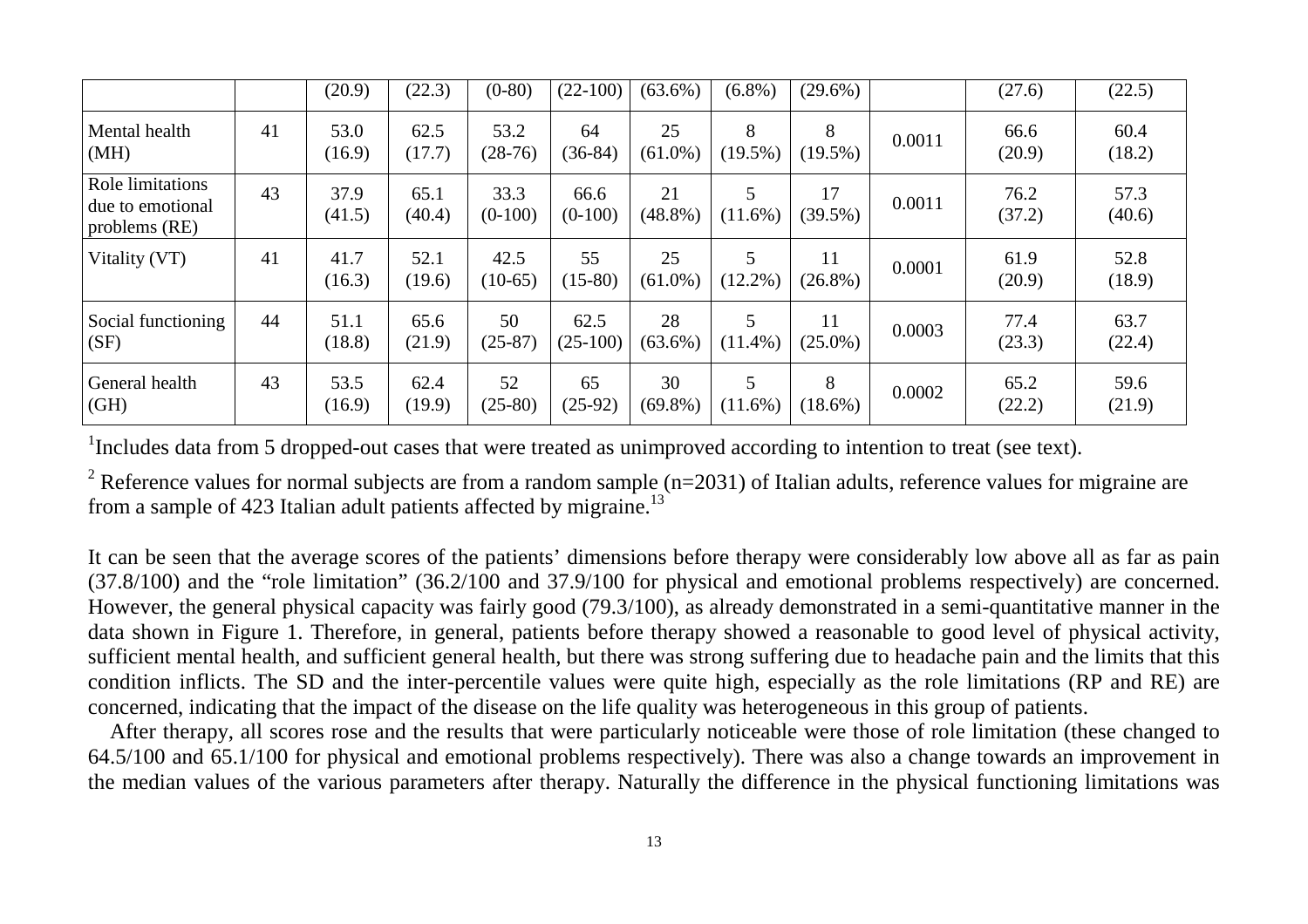slight, because the starting point level was already reasonable or good. All the differences between pre/post treatment were statistically highly significant, with the strongest results in the "bodily pain" and "vitality" parameters ( $p < 0.0001$ ).

 Table 2 also shows the number and percent of patients whose conditions improved, worsened, or remained the same before and after therapy. More than 60% of the cases experienced an improvement where pain was concerned as well as in the limitations in social activities, in vitality and health in general.

The results concerning physical pain are particularly important, since they include the main symptom that brought the patient to consulting the doctor. Even though this questionnaire was not composed for some specific symptom type or area, it is obvious that the patients under observation were suffering from pain due to tension-type headache and migraine. Only in one single case did the doctor signal that the patient was affected with a tumour (that was not a brain tumour and was under conventional treatment) that worsened during the observation period. This case was included in the evaluation all the same, because tumours were not excluding criteria.

As a reference, the data from other independent studies done on Italian population are reported in the right-end two columns of Table 2. It can be seen that the SF36 scores at baseline in our cephalalgic patients are in the range or slightly lower as compared to the values which were reported in a group of subjects affected by migraine (no data for tension-type headache are available).<sup>13</sup> In our group after homeopathic treatment, the values of PF, MH and GH of patients became similar to the control averages, while the values of other parameters were still under the normal status, while considering that the comparison with the reference group is purely indicative.

# **Discussion**

Although homeopathy is a form of medicine that is predominantly empiric and much research has been carried out over the past two hundred years, there is still no final agreement on the question of its proven efficacy, nor to the question of its possible action mechanisms. In fact, research that has been conducted according to criteria with completely acceptable methods is rare and the results are not incontestable. Also in basic research, many more problems have appeared than those that the experimentation was able to clarify. In the field of homeopathic treatment of headache, the evidence from randomized clinical trials (RCT) is still controversial.<sup>23-27</sup> It has been suggested that in the field of migraine, besides randomised controlled trials well performed outcome or audit prospective studies are likely to be useful in the long run in the objectifiation and quantification of the benefits of homeopathy.<sup>28</sup>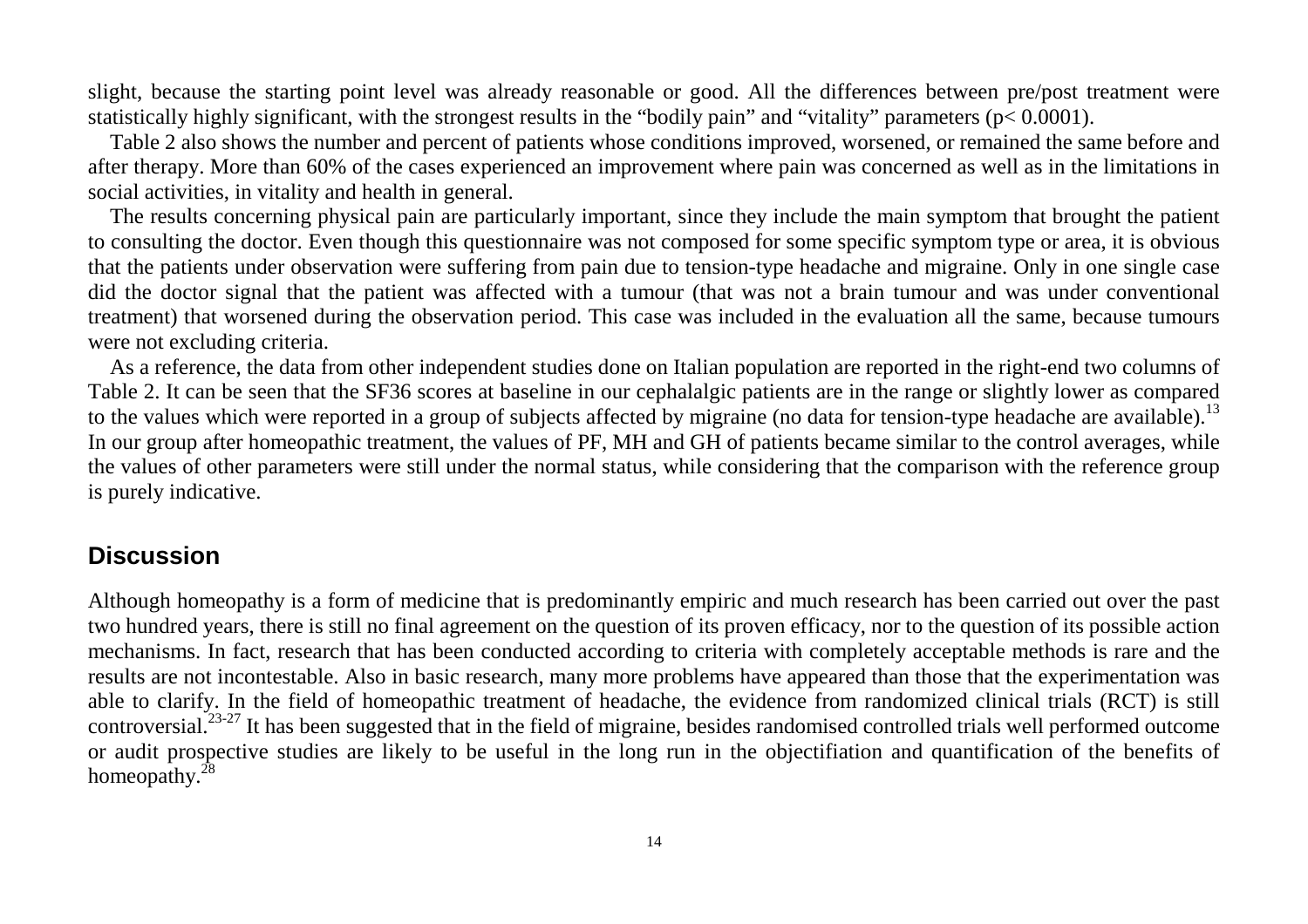The object of this research was the homeopathic therapy in the field of migraine and chronic headaches, carried out at professional practice level. Because of the precise choice of method, it was necessary to respect the homeopathic type of followup that provides for an in-depth and often repeated conversation with the patient, as well as possible succession of different medicines, so this study was not carried out as a "blind study" with a placebo group, and therefore it cannot answer the question that is often considered crucial – "Does the homeopathic pharmaceutical act as a placebo?". On the other hand, it does face the question – that is probably more important from a practical point of view, concerning the method of verifying the effectiveness of the therapy on a common pathology, and testing it in the actual conditions where the treatment is applied. Therefore, an approach of this kind could bridge the distance between the results of clinical experimentation and the therapeutic decisions of single doctors, who often have to base their choices on personal experience only.

 The basic question was aimed at discovering whether homeopathic treatment changes the state of health, evaluated according to the SF-36 questionnaire on the state of health, one of the most widely used instruments for measuring so called "life quality". This method was programmed on the basis of trustworthy theoretical and methodological conditions, and is the result of progressive experience in many international centres where it was elaborated. In Italy it has been very carefully translated and applied in many clinical situations.<sup>16,17</sup> The population standards are also well known. Data at baseline have shown that cephalalgic patients of our study suffered of severe impairment of their quality of life, with scores in the range or even lower than those reported by others for migraine patients.<sup>13</sup> A possible explanation of the low values at baseline (particularly as regards RP, BP and RE parameters) may be the fact that usually patients use to go to the homeopath after having unsuccessfully tried conventional painkillers and this may select the more severely impaired patients.

 This experience would confirm the SF-36 questionnaire as a valid instrument for recording the changes in physical and emotional conditions during homeopathic therapy, a conclusion in agreement with previous reports.<sup>7</sup> The follow-up of the homeopathic treatment as shown in the questionnaire concerning the general state of health, permitted the doctors to register with sensitivity, precision, and selectivity, all the changes that took place, the way of dealing with a chronic condition mainly with painful symptoms, over a period of several months.

We would like to mention certain problems that arose with the running of this clinical research. The initial application of this method using a questionnaire in the private surgery did provoke a little incomprehension involving some getting used to the system by both doctors and patients. Many patients asked for explanations on certain questions; moreover, in six cases the second questionnaire was filled in at the same time as the first, making reference to the patient's memory of six months previously, thus demonstrating scarce attention to the respect of the protocol by the doctor.

 There is no doubt that the results obtained from this observational study are positive, even though it is also necessary to maintain some caution, since it is well known that observational studies based on questionnaires cannot guarantee absolute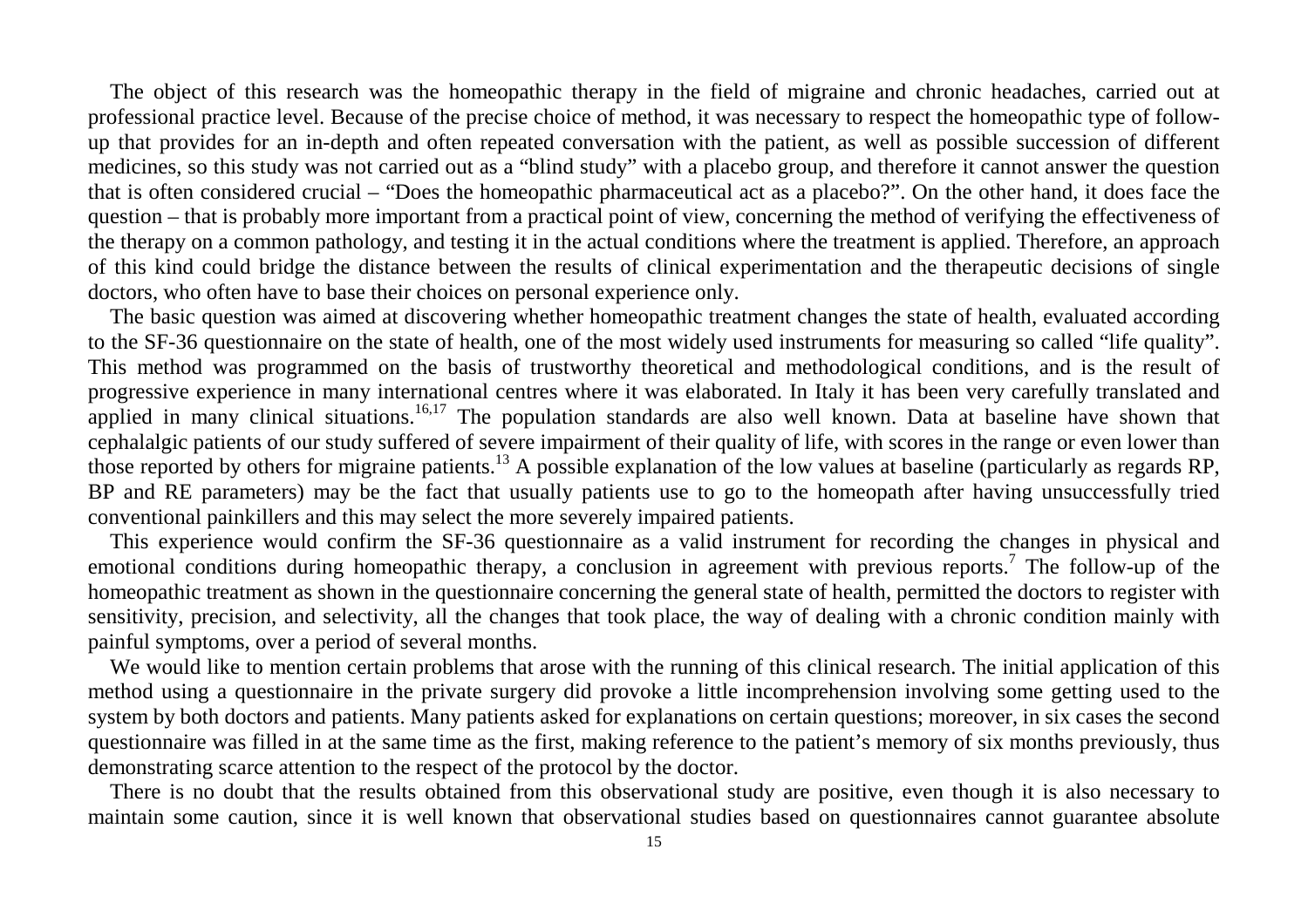certainty on the efficacy of a certain treatment (in both conventional and complementary medicine) because of the intrinsic methodological limits. Naturally, the lack of a parallel control group is the main limiting factor in this type of research study and this prevents the distinguishing of the efficacy of the treatment from possible spontaneous improvement and/or from the corelated phenomenon called "regression towards the mean" (where the patient would tend to come to the doctor for the first visit at the moment the symptoms are strongest, while the following visits would represent the normal situation of his condition). However, as a partial answer to this objection, it should be considered that the inclusion criteria provided for cases of headache with at least a two year history, and therefore the disease under evaluation was a chronic situation which was relieved for most of the patients after a period of a few months of homeopathic treatment.

 As far as the clinical results in terms of the patients' subjective opinions are concerned, it has been demonstrated that the pain was considerably reduced in about 60% of the patients over the 5 month observation period, bringing a decided improvement in their daily lives, work and social activities. Only a minority of patients (6.8% to 19.5%) declared to have worsened after therapy. The number of drop-outs – those patients who did not complete the second questionnaire ( about 10%) was quite low and substantially acceptable for this type of study. These data, that quantify the decrease of suffering and of limitations of daily life in over half of all patients enrolled in the study may be of obvious interest for any patient undertaking this kind of therapy.

 Patients today want to be adequately informed, and want to make their decisions in full awareness of the situation. In this context, new developments in complementary medicine – among which homeopathy play an important role – are considered with increasing favour by the public. Therefore, there is necessity of improving data collection and exchange systems and the evaluation of therapy outcome with validated questionnaires of the life quality and patient satisfaction are important options for this documentation.<sup>28-30</sup> The work completed up till this point would encourage the continuation of this study that, with a minimum of involvement by the medical practitioner, has demonstrated that it can be easily carried out in private surgeries coordinated with an external and independent observatory. Lastly, this preliminary experience can provide help with the programming of studies in various pathologies and according to other therapeutic protocols.

#### *Acknowledgements*

This work was carried out thanks to the aid from the Ministry of University and Scientific Research (60% grants) and from A.N.I.P.R.O. (National Association of Importers and Manufacturers of Homeopathic Medicines). We are grateful to Giovanni Apolone (Milano) for his helpful advice for the use of the SF-36 questionnaire.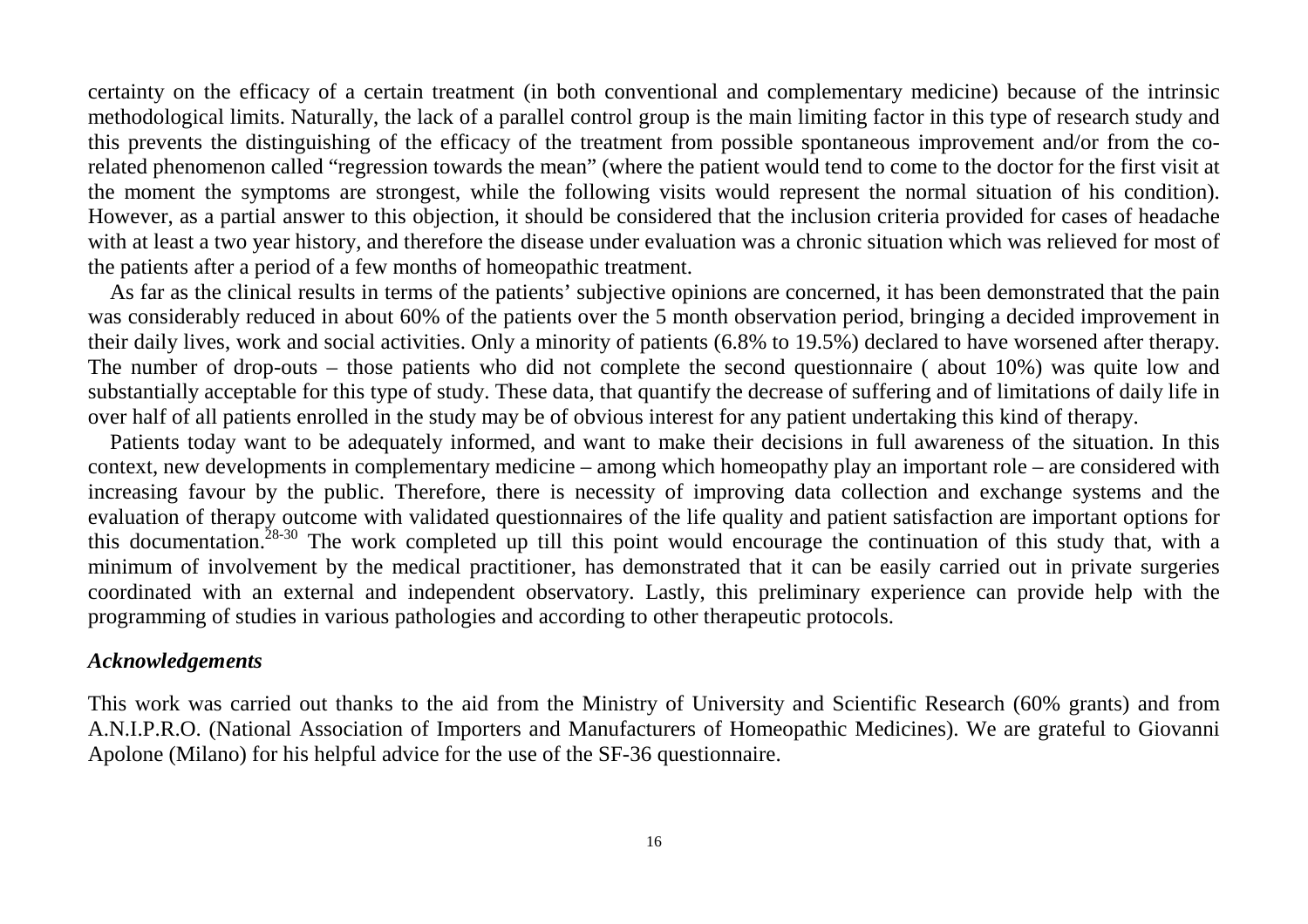# **References**

- 1. Cucherat M, Haugh MC, Gooch M, Boissel JP. Evidence of clinical efficacy of homeopathy. A meta-analysis of clinical trials. HMRAG. Homeopathic Medicines Research Advisory Group . *Eur J Clin Pharmacol* 2000; **56**:27-33.
- 2. Bellavite P, Andrioli G, Lussignoli S, Bertani S, Conforti A. Homeopathy in the perspective of scientific research. *Ann Ist Super Sanità* 1999; **35**:517-527.
- 3. Eskinazi D. Homeopathy re-revisited: is homeopathy compatible with biomedical observations? *Arch Intern Med* 1999; **159**:1981-1987.
- 4. Solomon GD. Quality-of-life assessment in patients with headache. *Pharmacoeconomics* 1994; **6**:34-41.
- 5. Paterson C. Complementary practitioners as part of the primary health care team: consulting patterns, patient characteristics and patient outcomes. *Fam Pract* 1997; **14**:347-354.
- 6. Bland C, Forsith S. Homeopathy and evidence-based medicine.Can SF-36 provide a measure of effectiveness from the homœopathic perspective? *Available at the British Homeopathic Library*, 1996.
- 7. Walach H, Guthlin C. Effects of acupuncture and homeopathy: prospective documentation. Interim results . *Br Homeopath J*2000; **89 Suppl 1**:S31-S34.
- 8. Pinkus T, Stein MC. What is the best source of useful data in the treatment of rheumatoid arthritis. clinical trials, clinical observations, or clinical protocols? *J Rheumatol* 1995; **22**: 1611-1617.
- 9. Kiene H. A critique of the double-blind clinical trial. *Altern Ther* 1996; **2**:59-64.
- 10. Black N. Why we need observational studies to evaluate the effectiveness of health care. *Br Med J* 1996; **312**: 1215-1218.
- 11. White A, Ernst E. The case for uncontrolled clinical trials: a starting point for the evidence base for CAM. *Compl Ther Med*2001; **9**:111-115.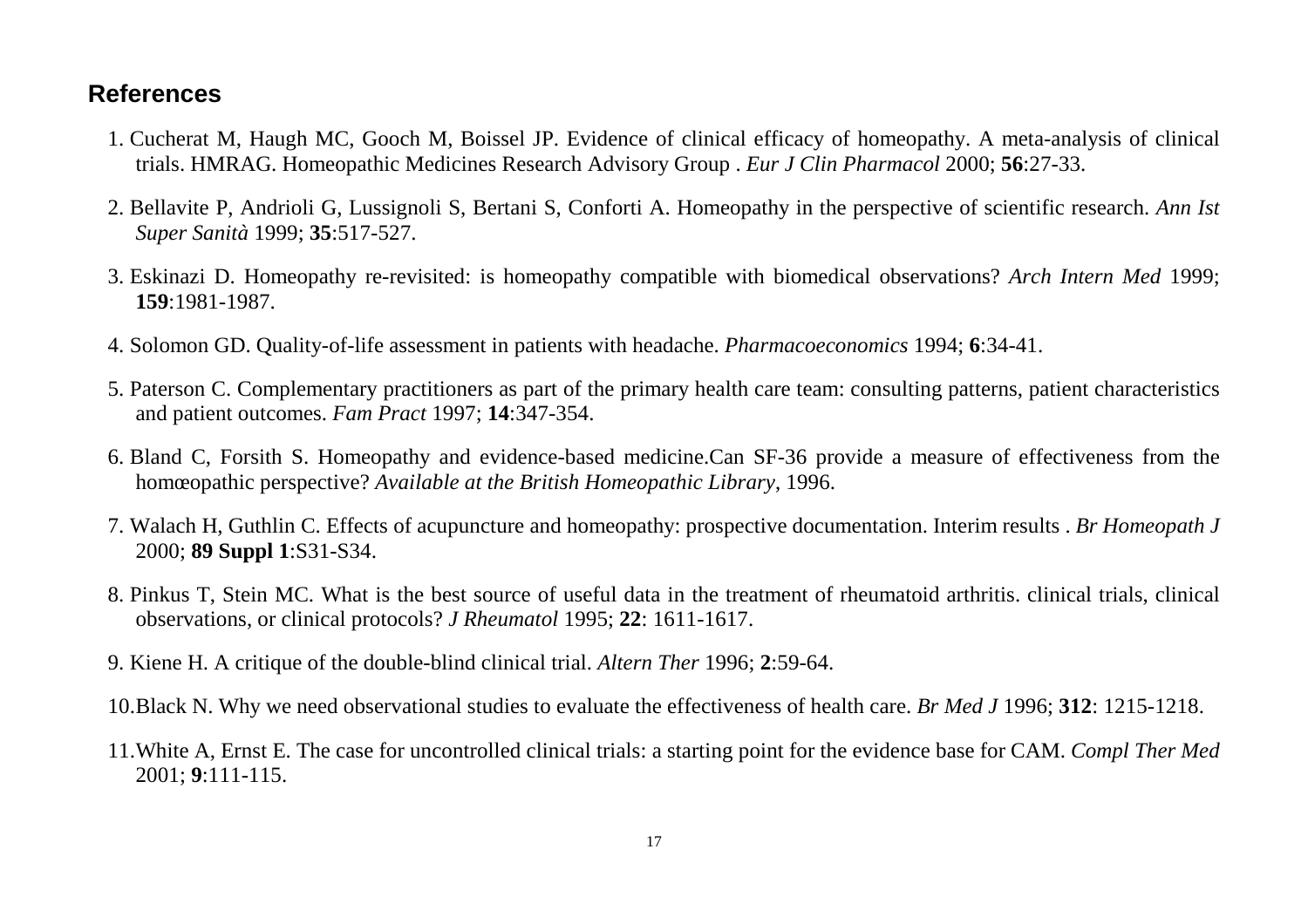- 12. Wang SJ, Fuh JL, Lu SR, Juang KD. Quality of life differs among headache diagnoses: analysis of SF-36 survey in 901 headache patients. *Pain* 2001; **89**:285-292.
- 13. Apolone G, Mosconi P, Ware JE, Jr. *Questionario sullo stato di salute SF-36. Manuale d'uso e interpretazione dei risultati.*Milano: Guerini e Ass., 1997.
- 14. Brazier JE, Harper R, Jones NM, O'Cathain A, Thomas KJ, Usherwood T, Westlake L. Validating the SF-36 health survey questionnaire: new outcome measure for primary care. *Br Med J* 1992; **305**:160-164.
- 15. Garratt AM, Ruta DA, Abdalla MI, Buckingham JK, Russell IT. The SF36 health survey questionnaire: an outcome measure suitable for routine use within the NHS?. *Br Med J* 1993; **306**:1440-1444.
- 16. Mingardi G, Cornalba L, Cortinovis E, Ruggiata R, Mosconi P, Apolone G. Health-related quality of life in dialysis patients. A report from an Italian study using the SF-36 Health Survey. DIA-QOL Group. *Nephrol Dial Transplant* 1999; **14**:1503-1510.
- 17. Apolone G, Mosconi P. The Italian SF-36 health survey: translation, validation and norming. *J Clin Epidemiol* 1998 ; **51**:1025-1036.
- 18. McHorney CA, Ware JE, Jr., Raczek AE. The MOS 36-Item Short-Form Health Survey (SF-36): II. Psychometric and clinical tests of validity in measuring physical and mental health constructs. *Med Care* 1993; **31**: 247-263.
- 19. International Headache Society. Classification and diagnostic criteria for headache disorders, cranial neuralgias, and facial pain. *Cephalalgia* 1988; **8(Suppl. 7).**
- 20. Ware JE, Jr., Sherbourne CD. The MOS 36-item short-form health survey (SF-36). I. Conceptual framework and item selection. *Med Care* 1992; **30**:473-483.
- 21. Woolson RF. *Statistical methods for the analysis of biomedical data*. Chichester: Wiley & Sons 1987.
- 22. Marubini E, Valsecchi MG. *Analysing survival data from clinical trials and observational studies*. Chichester: Wiley & Sons 1997.